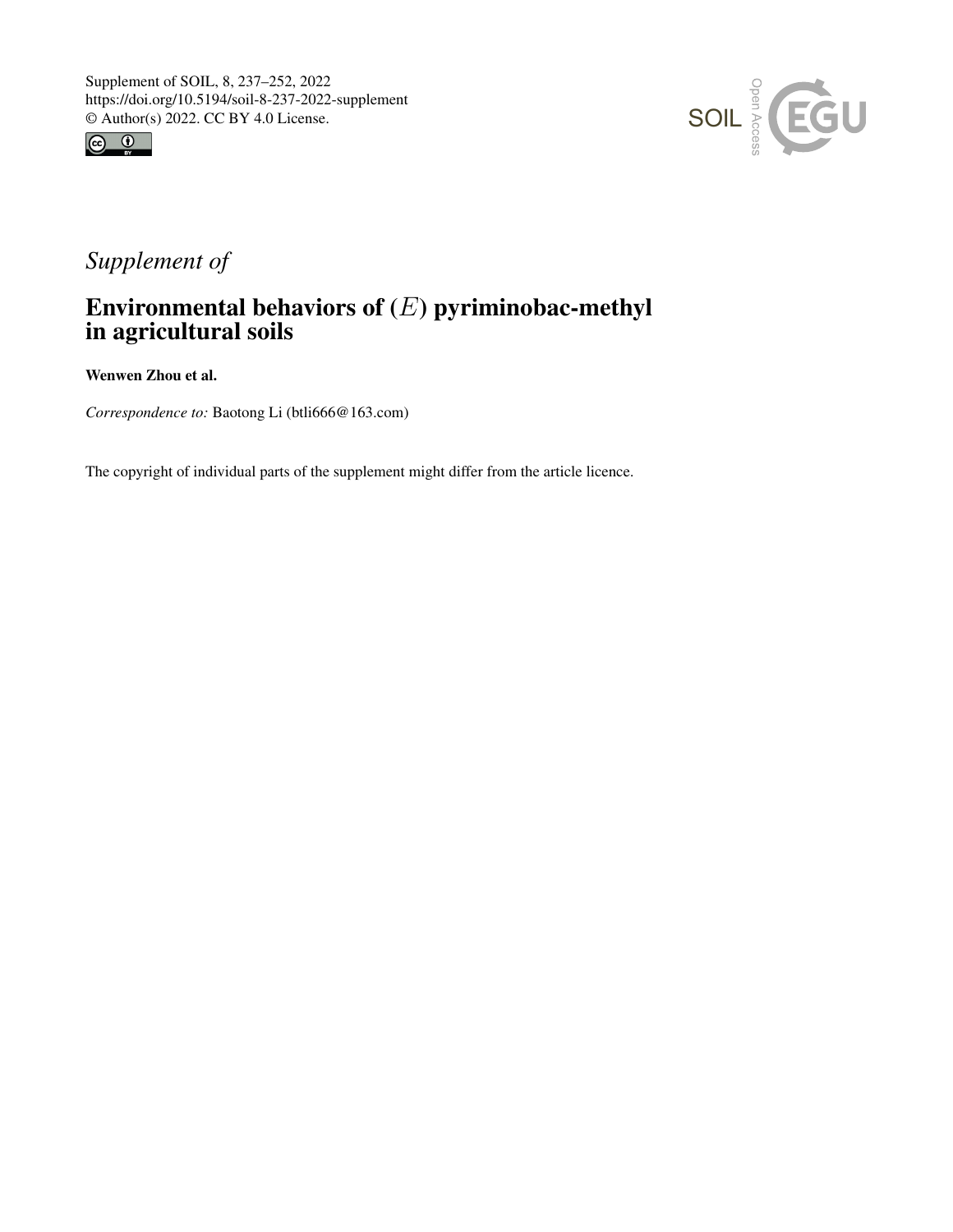| Soil           |                        | Latitude/           | Location<br>Texture |                                    |      | $OM^b$ | CEC <sup>c</sup>       | Clay   |
|----------------|------------------------|---------------------|---------------------|------------------------------------|------|--------|------------------------|--------|
| sample         | Soil type <sup>a</sup> | Longitude           |                     |                                    | pH   | (% )   | $\rm{(cmol\ kg^{-1})}$ | $(\%)$ |
|                | Phaeozem               | $41°36'$ N/         |                     | 6.38<br>Sandy loam<br>Heilongjiang |      | 4.64   |                        | 64.42  |
| S <sub>1</sub> |                        | 127°53' E           |                     |                                    |      |        | 30.36                  |        |
| S <sub>2</sub> | Anthrosol              | $29^{\circ}14'$ N/  | Zhejiang            | Loam                               | 7.85 | 1.66   | 12.90                  | 42.10  |
|                |                        | 121°48' E           |                     |                                    |      |        |                        |        |
| S <sub>3</sub> | Ferralsol              | $28°46'$ N/         | Jiangxi             | Sandy loam                         | 5.21 | 0.35   | 11.99                  | 15.67  |
|                |                        | 115°36' E           |                     |                                    |      |        |                        |        |
| S4             | Alisol                 | $35^{\circ}06'$ N/  | Shandong            | Sandy loam                         | 6.78 | 1.20   | 12.19                  | 23.47  |
|                |                        | 118°21' E           |                     |                                    |      |        |                        |        |
| S <sub>5</sub> | Plinthosol             | 19°32'N/            | Hainan              | Silt loam                          | 5.79 | 0.88   | 11.00                  | 43.83  |
|                |                        | $110^{\circ}10$ ' E |                     |                                    |      |        |                        |        |

22 Basic physicochemical properties of the selected soils.

23 a Soil classification according to the World Reference Base for Soil Resources.

24 b OM: Organic matter content.

25  $\degree$  CEC: Cation exchange capacity

- 26
- 27
- 28
- 29
- 

30

- 31
- 32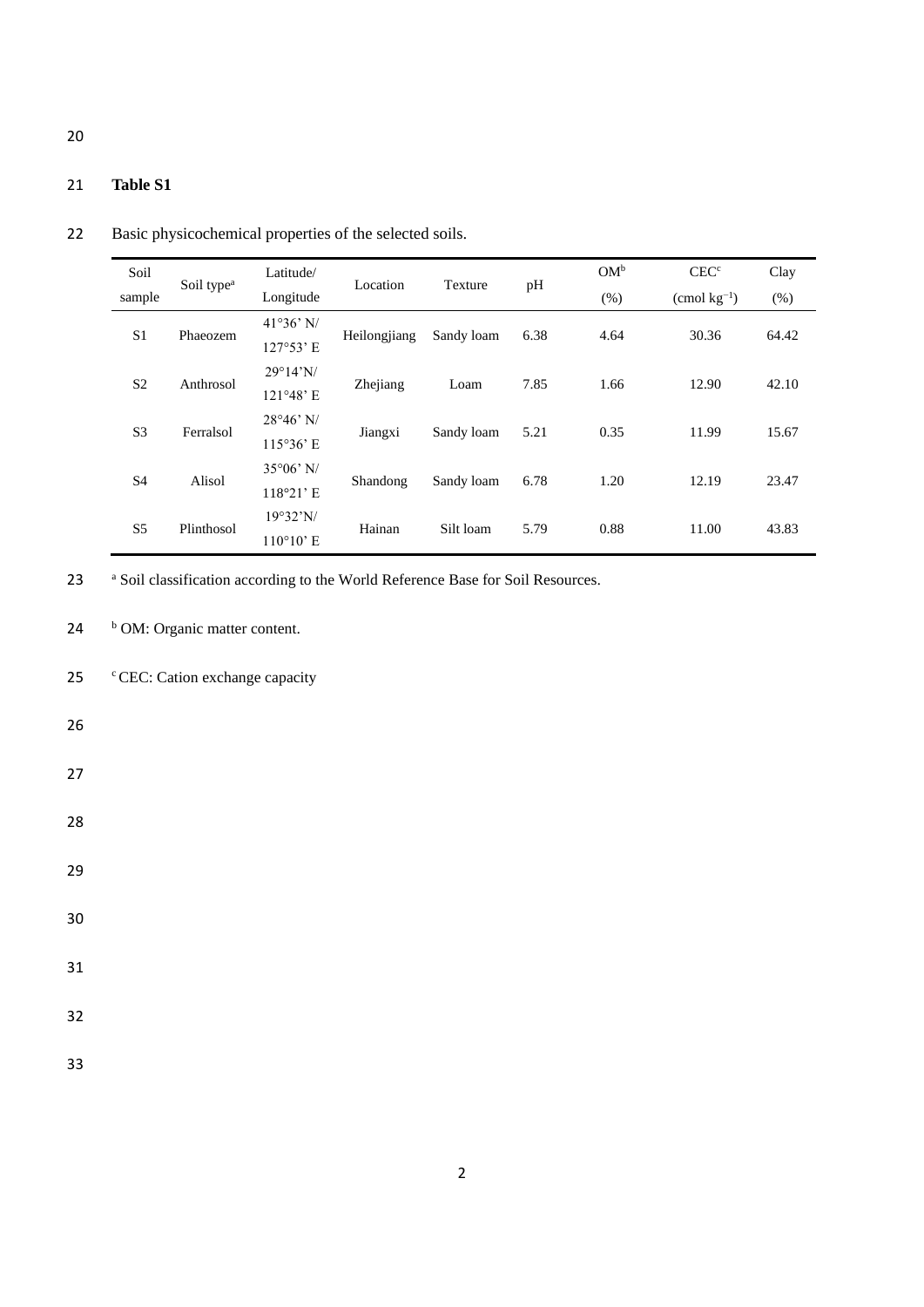| 34 | The selective ion chromatograms of EPM in acetonitrile, paddy water, soil samples spiked at 0 and 0.1 mg $kg^{-1}$                    |
|----|---------------------------------------------------------------------------------------------------------------------------------------|
| 35 | were shown in Fig. S2 (A-G). The results of linearity, LOD, LOQ, and matrix effect were summarized in Table                           |
| 36 | S2. The calibration curve of EPM (0.005, 0.01, 0.05, 0.1, 0.5, and $\text{Img}\,\text{kg}^{-1}$ ) showed a high correlation           |
| 37 | coefficient ( $R^2 > 0.994$ ) in all matrices. To evaluate its specificity, the method was applied to blank samples of                |
| 38 | different matrices. No interference was detected during the retention time. The LODs of EPM ranged from                               |
| 39 | 0.001 to 0.013 mg kg <sup>-1</sup> , while the LOQs were 0.004 – 0.049 mg kg <sup>-1</sup> for all samples. All matrices had moderate |
| 40 | matrix effects ( $ME < 10\%$ ), thus, the matrix standard curve could be ignored (Li et al., 2019).                                   |
| 41 | Five parallel tests were conducted for each matrix spiked with EPM at three different levels (0.005, 0.01, and                        |
| 42 | $0.1$ mg kg <sup>-1</sup> ). After sample pretreatment by the optimized QuEChERS procedure, the recovery of EPM in the                |
| 43 | various matrices ranged between 90.95% and 110.12%, with RSDs of $1.3% - 9.8%$ for repeatability (Table S3),                          |
| 44 | and with RSDs of $3.63\% - 8.49\%$ for repeatability (Table S4). Five parallel tests were conducted for the blank                     |
| 45 | matrix of soil samples spiked at 0.005, 0.01 and 0.1 mg kg <sup>-1</sup> of EPM, respectively, and the chromatograms were             |
| 46 | shown in Fig. S3 (A-C). Chromatograms of EPM on the five columns of one batche and on the five columns of                             |
| 47 | the different batches were shown in Fig. S4 (A-B). Thus, the developed analytical method fulfills the                                 |
| 48 | requirements of SANTE/11813/2017 guidelines and fall within the range of 70–120 % for recovery and less                               |
| 49 | than 20% for RSD (Sante, 2017).                                                                                                       |
| 50 |                                                                                                                                       |

 References:

 Li, W., Zhang, Y., Jia, H., Zhou, W., Li, B., and Huang, H.: Residue analysis of tetraniliprole in rice and related environmental samples by HPLC/MS, Microchemical Journal, 150, [104168, https://doi.org/10.1016/j.microc.2019.](https://doi.org/10.1016/j.microc.2019.104168)104168, 2019.

- SANTE: Guidance document on analytical quality control and method validation procedures for
- pesticide residues analysis in food and feed, 2017.
- 
-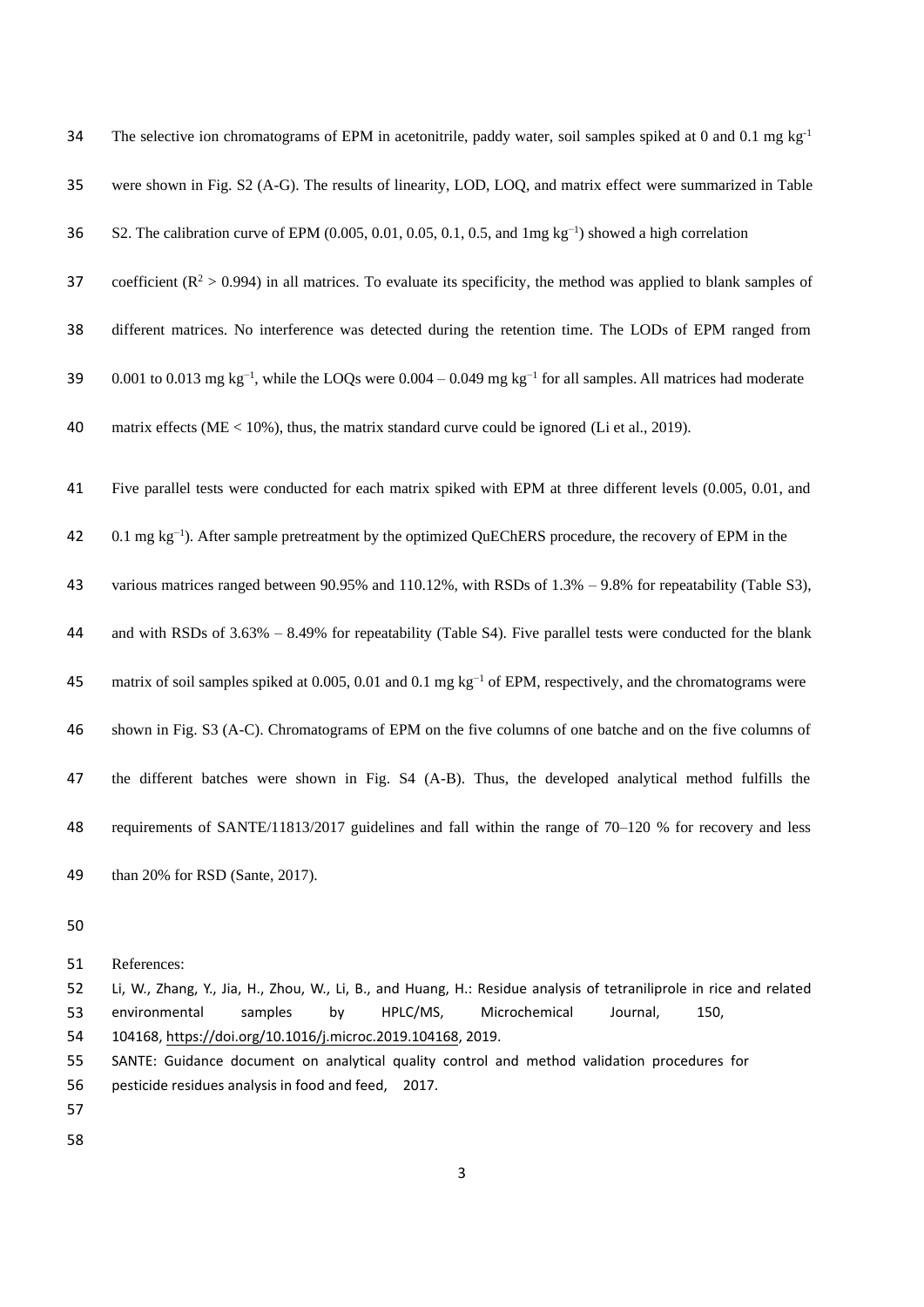61 for EPM in various matrices

|                 |                                 | $\mathbb{R}^2$ | <b>LOD</b>  | LOQ         | Matrix effect |
|-----------------|---------------------------------|----------------|-------------|-------------|---------------|
| <b>Matrices</b> | <b>Linear Equation</b>          |                | $(mg kg-1)$ | $(mg kg-1)$ | (% )          |
| Acetonitrile    | $y = 254868 \text{ x} + 2080.3$ | 0.9999         |             |             |               |
| Paddy water     | $y = 188630 x + 3059.2$         | 0.9983         | 0.012       | 0.045       | 1.84          |
| S <sub>1</sub>  | $y = 172440 x + 3779.2$         | 0.9961         | 0.002       | 0.008       | 1.86          |
| S <sub>2</sub>  | $y = 141678 x + 2501.3$         | 0.9949         | 0.001       | 0.004       | 1.36          |
| S <sub>3</sub>  | $y = 138732 x + 492.6$          | 0.9985         | 0.011       | 0.042       | 1.01          |
| <b>S4</b>       | $y = 1662958x + 2004.9$         | 0.9990         | 0.0021      | 0.0069      | 1.52          |
| S <sub>5</sub>  | $y = 152673$ x + 1517.1         | 0.9991         | 0.013       | 0.049       | 1.48          |

62

63

64

65

66

67

68

69

70

71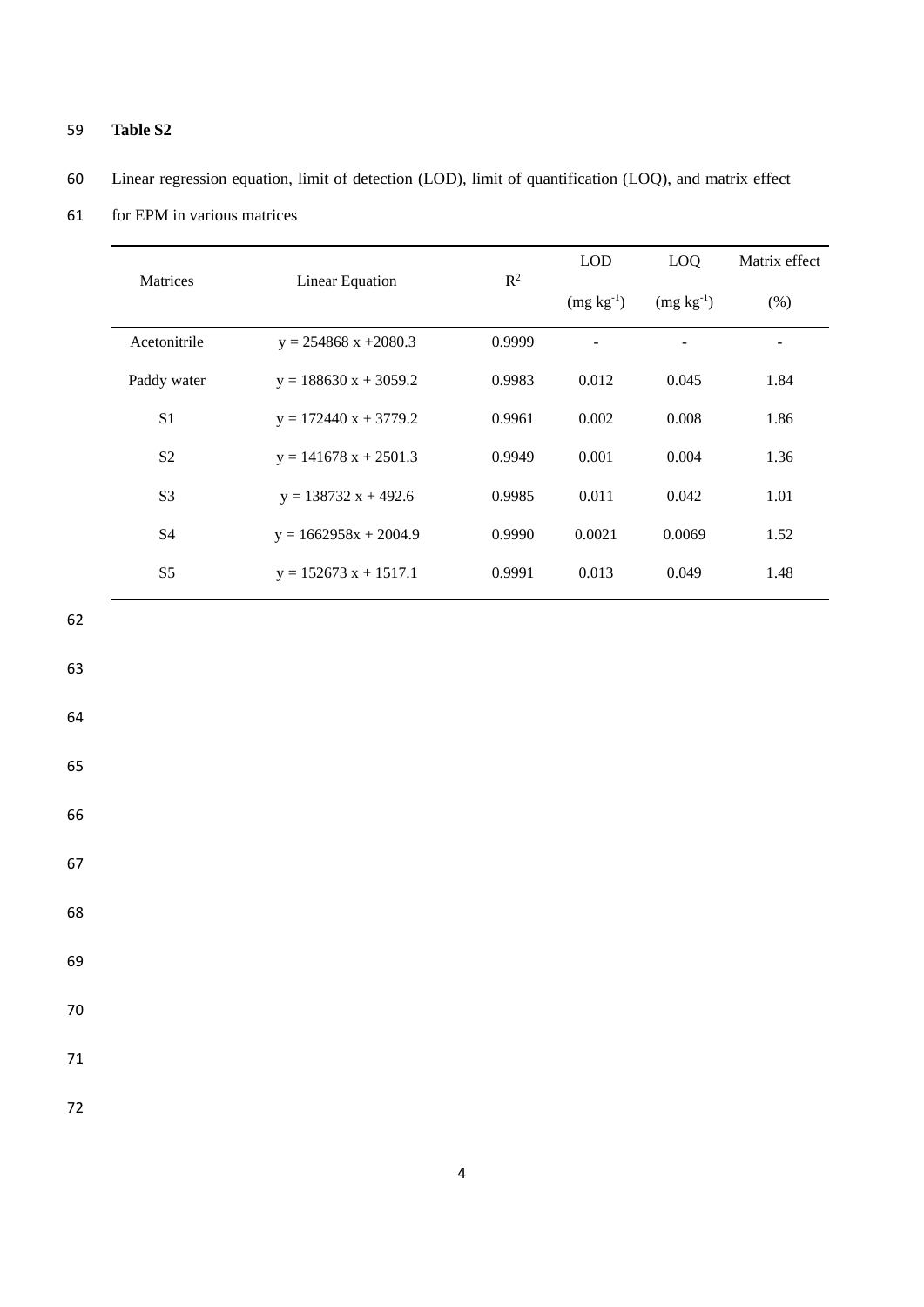#### 74 **Table S3**

- 75 Recovery and relative standard deviation (RSD) of EPM in various matrices spiked at levels of 0.005, 0.01,
- 76 and 0.1 mg kg<sup>-1</sup> (n=5)

| Matrices       | Spiked level |             | Recovery(%)    | Mean recovery | <b>RSD</b>     |               |        |      |
|----------------|--------------|-------------|----------------|---------------|----------------|---------------|--------|------|
|                | $(mg kg-1)$  | $\mathbf 1$ | $\overline{2}$ | 3             | $\overline{4}$ | $\mathfrak s$ | (% )   | (% ) |
| Paddy water    | 0.005        | 93.51       | 107.03         | 91.03         | 90.95          | 104.35        | 97.37  | 7.93 |
|                | 0.01         | 91.96       | 96.10          | 97.76         | 101.58         | 110.12        | 99.50  | 6.90 |
|                | 0.1          | 93.93       | 92.88          | 103.45        | 108.15         | 109.67        | 101.62 | 7.72 |
| S <sub>1</sub> | 0.005        | 104.94      | 99.57          | 100.35        | 102.84         | 102.35        | 102.01 | 2.09 |
|                | 0.01         | 108.01      | 93.85          | 94.10         | 94.22          | 104.79        | 98.99  | 6.93 |
|                | $0.1\,$      | 98.22       | 102.26         | 108.82        | 97.82          | 97.26         | 100.88 | 4.82 |
| S <sub>2</sub> | 0.005        | 100.73      | 109.29         | 91.89         | 93.56          | 108.38        | 100.77 | 8.02 |
|                | 0.01         | 102.67      | 95.22          | 93.22         | 103.30         | 102.91        | 99.46  | 4.87 |
|                | 0.1          | 93.09       | 95.27          | 109.84        | 90.19          | 95.39         | 96.76  | 7.87 |
| S <sub>3</sub> | 0.005        | 91.10       | 91.72          | 104.98        | 107.54         | 104.22        | 99.91  | 7.87 |
|                | 0.01         | 92.17       | 109.97         | 108.62        | 91.22          | 97.30         | 99.86  | 8.95 |
|                | 0.1          | 108.94      | 92.88          | 91.52         | 95.18          | 95.98         | 96.90  | 7.18 |
| S4             | 0.005        | 103.74      | 103.22         | 101.45        | 99.57          | 104.34        | 102.46 | 1.90 |
|                | $0.01\,$     | 98.65       | 98.07          | 99.34         | 97.45          | 94.12         | 97.53  | 2.08 |
|                | 0.1          | 100.20      | 93.41          | 90.42         | 91.05          | 91.07         | 93.23  | 4.35 |
| S <sub>5</sub> | 0.005        | 100.09      | 98.40          | 104.96        | 105.42         | 97.88         | 101.35 | 3.55 |
|                | 0.01         | 97.21       | 102.68         | 94.47         | 96.10          | 92.12         | 96.52  | 4.09 |
|                | 0.1          | 100.09      | 92.77          | 93.50         | 93.92          | 98.87         | 95.83  | 3.53 |

77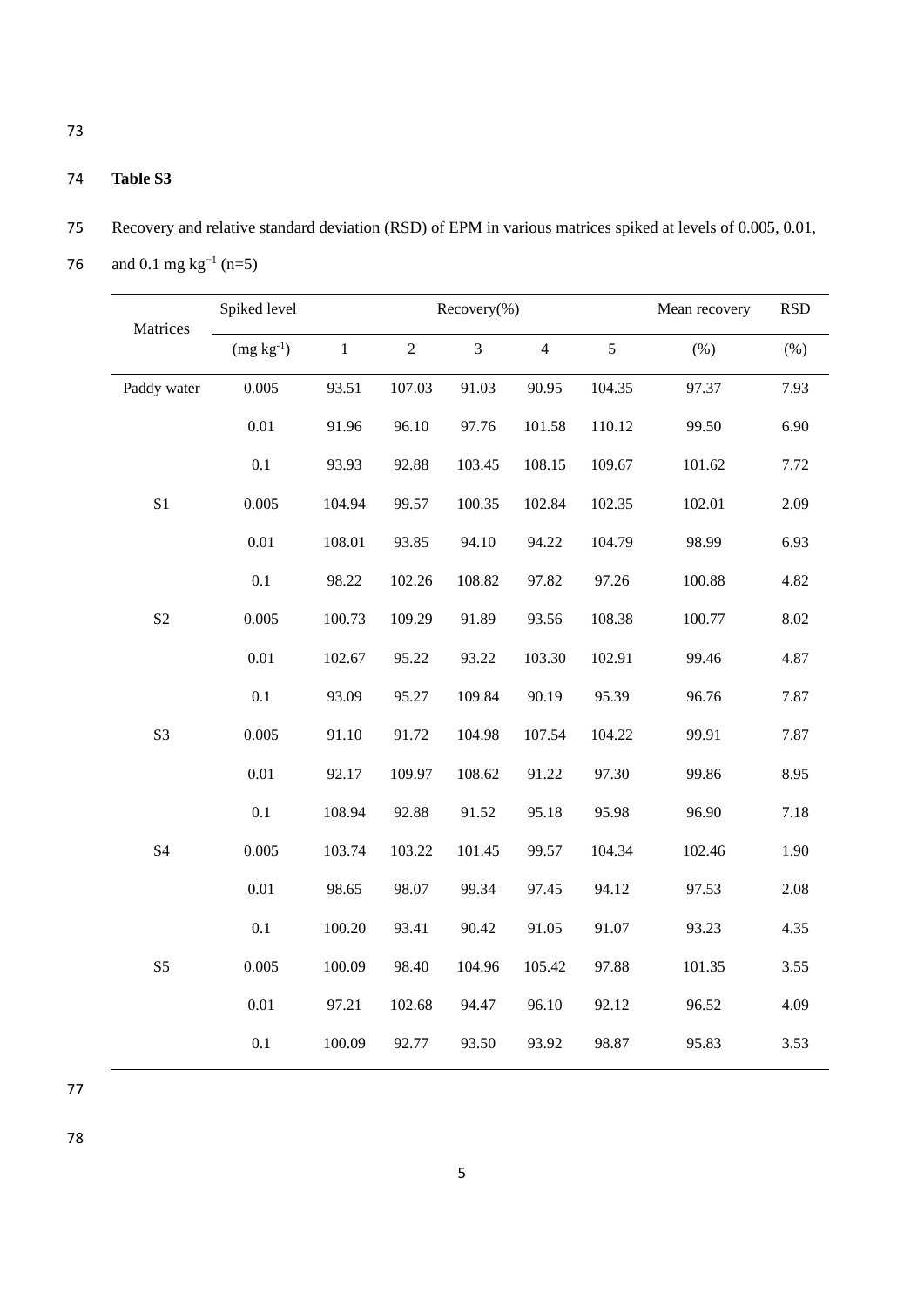# RSD (%) Column-to-column reproducibility on five columns Batch-to-batch reproducibility on six batches 4.89 6.01 7.27 8.49 Rention time Precursor signal Retention factor 3.63 5.87

#### Reproducibility of the rention time, precursor signal, and retention factor of EPM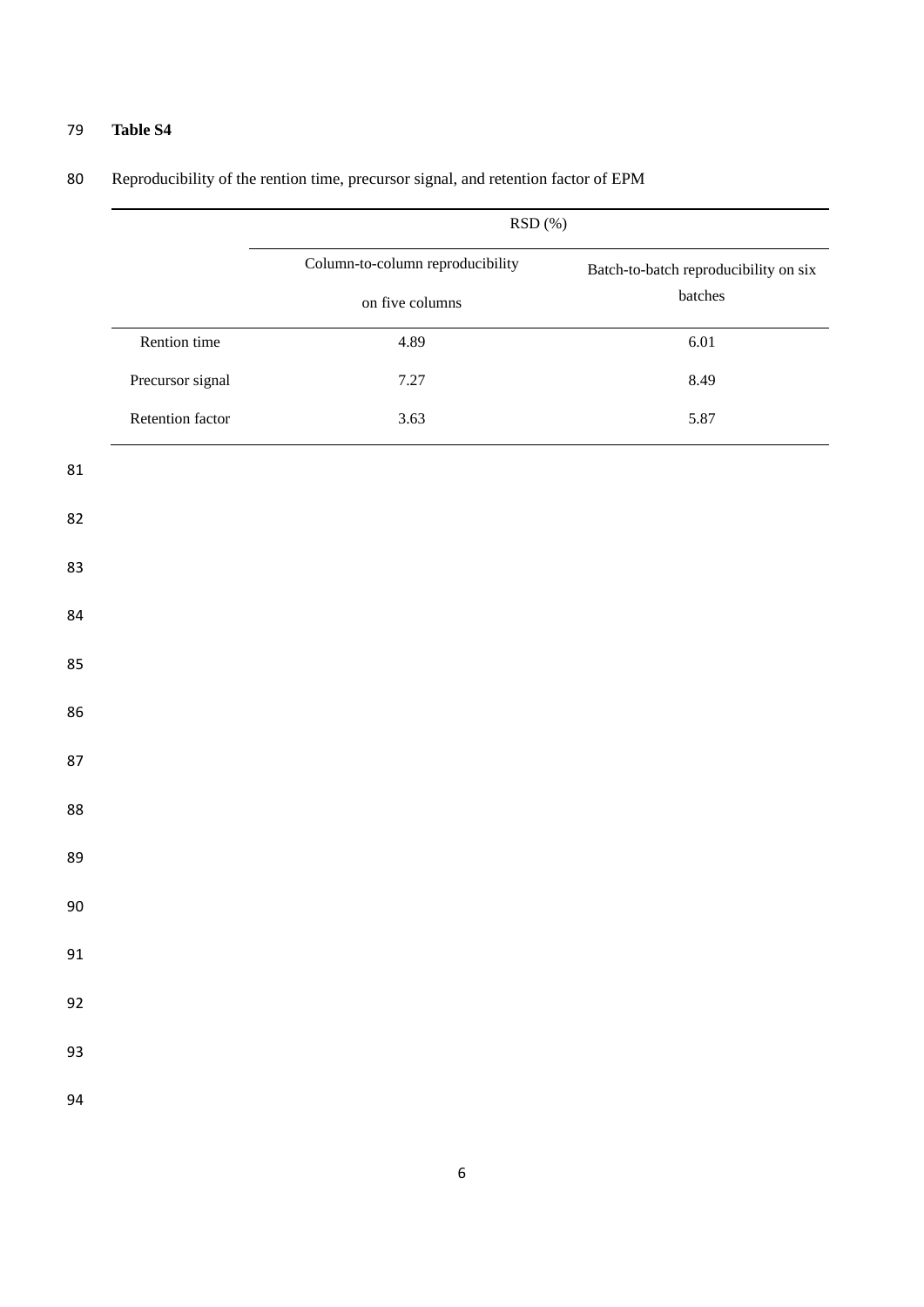|           |        |                         | Adsorption |          |        | Desorption |                         |             |           |           |  |
|-----------|--------|-------------------------|------------|----------|--------|------------|-------------------------|-------------|-----------|-----------|--|
| Parameter | pH     | $CEC$ (cmol $kg^{-1}$ ) | $Clay(\%)$ | $OM(\%)$ | OC(%)  | pH         | $CEC$ (cmol $kg^{-1}$ ) | Clay $(\%)$ | OM(%)     | OC(%)     |  |
| Slope     | 0.0007 | 0.6078                  | 1.1095     | 0.1197   | 0.0694 | 0.0558     | 4.7356                  | 9.1508      | 0.9421    | 0.5465    |  |
| Intercept | 6.4075 | 10.7430                 | 28.8710    | 0.7724   | 0.4481 | 6.2782     | 5.1749                  | 17.5830     | $-0.3455$ | $-0.2004$ |  |
| P         | 0.9880 | 0.0006                  | 0.1170     | 0.0110   | 0.0110 | 0.8830     | 0.0120                  | 0.1080      | 0.0240    | 0.0240    |  |
| $R^2$     | 0.0008 | 0.9925                  | 0.6144     | 0.9160   | 0.9160 | 0.0085     | 0.9107                  | 0.6317      | 0.8582    | 0.8582    |  |

96 Results of the linear correlation analysis conducted on the Freundlich adsorption–desorption constants for EPM and the soil physicochemical properties.

97 Notes: CEC: soil cation exchange capacity; OC: soil organic carbon content; OM: soil organic matter content.

98

99

100

101

102

103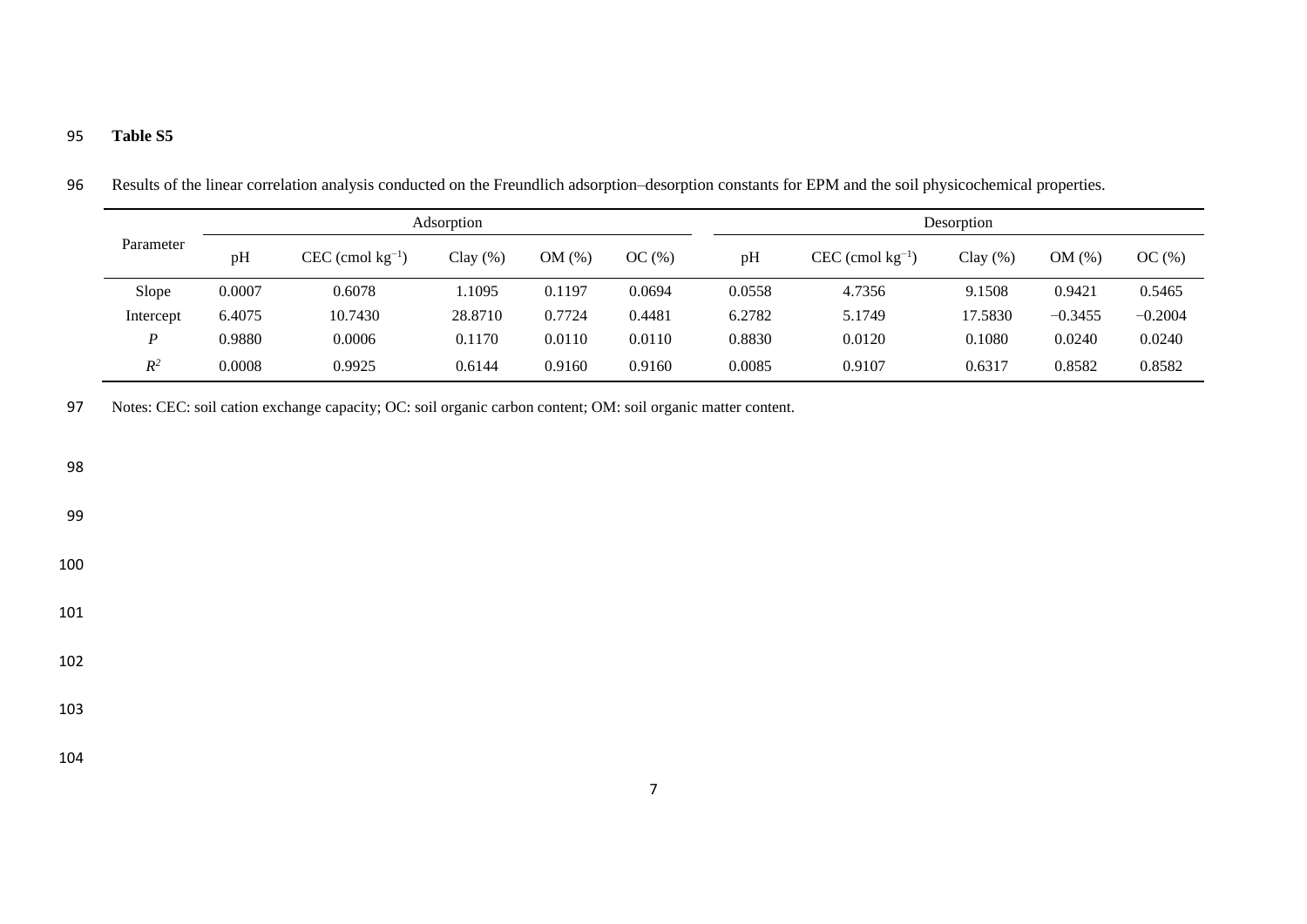|           |           | Aerobic                |             |                 |           | Anaerobic         |             |               |           |                        |           |                     |
|-----------|-----------|------------------------|-------------|-----------------|-----------|-------------------|-------------|---------------|-----------|------------------------|-----------|---------------------|
| Parameter | pH        | CEC (cmol<br>$kg^{-1}$ | Clay $(\%)$ | <b>OM</b><br>(% | pH        | CEC (cmol<br>kg-l | Clay $(\%)$ | ΟM<br>$(\% )$ | pH        | CEC (cmol<br>$kg^{-1}$ | Clay(%)   | <b>OM</b><br>$(\%)$ |
| Slope     | $-0.0593$ | $-0.9124$              | $-2.0192$   | $-0.2032$       | $-0.0775$ | $-1.0042$         | $-2.1455$   | $-0.2276$     | $-0.4809$ | $-0.7979$              | $-4.6080$ | $-0.3591$           |
| Intercept | 9.3711    | 61.3570                | 138.9700    | 11.9190         | 10.4450   | 68.0520           | 149,7700    | 13.6160       | 36.6770   | 65.9150                | 327.9800  | 24.3530             |
| P         | 0.4160    | 0.0400                 | 0.0650      | 0.0050          | 0.3450    | 0.0640            | 0.1130      | 0.0140        | 0.0170    | 0.7590                 | 0.4200    | 0.4830              |
| $R^2$     | 0.2276    | 0.8022                 | 0.7299      | 0.9478          | 0.2939    | 0.7343            | 0.6226      | 0.8983        | 0.8850    | 0.0363                 | 0.2248    | 0.1750              |

106 Linear correlation analysis between the half-life  $(t_{1/2})$  of EPM and the soil physicochemical properties under different conditions.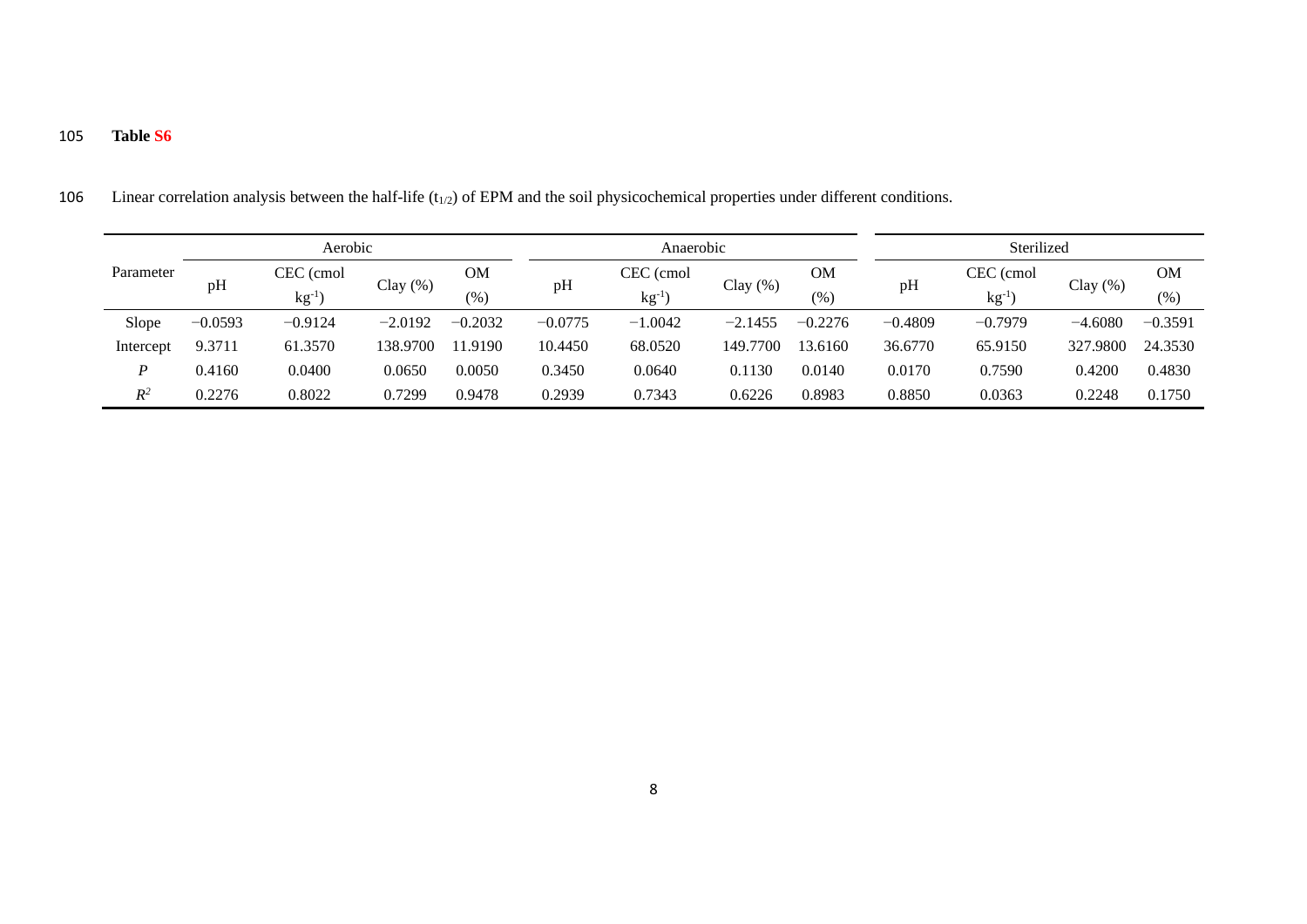

- 
- **Fig. S1** Chemical structure of EPM(I) and ZPM(II).
- 
- 
- 
- 
- 
- 
- 
- 
- 
- 

- 
- 
- 
- 
- 
- 
- 
- 
-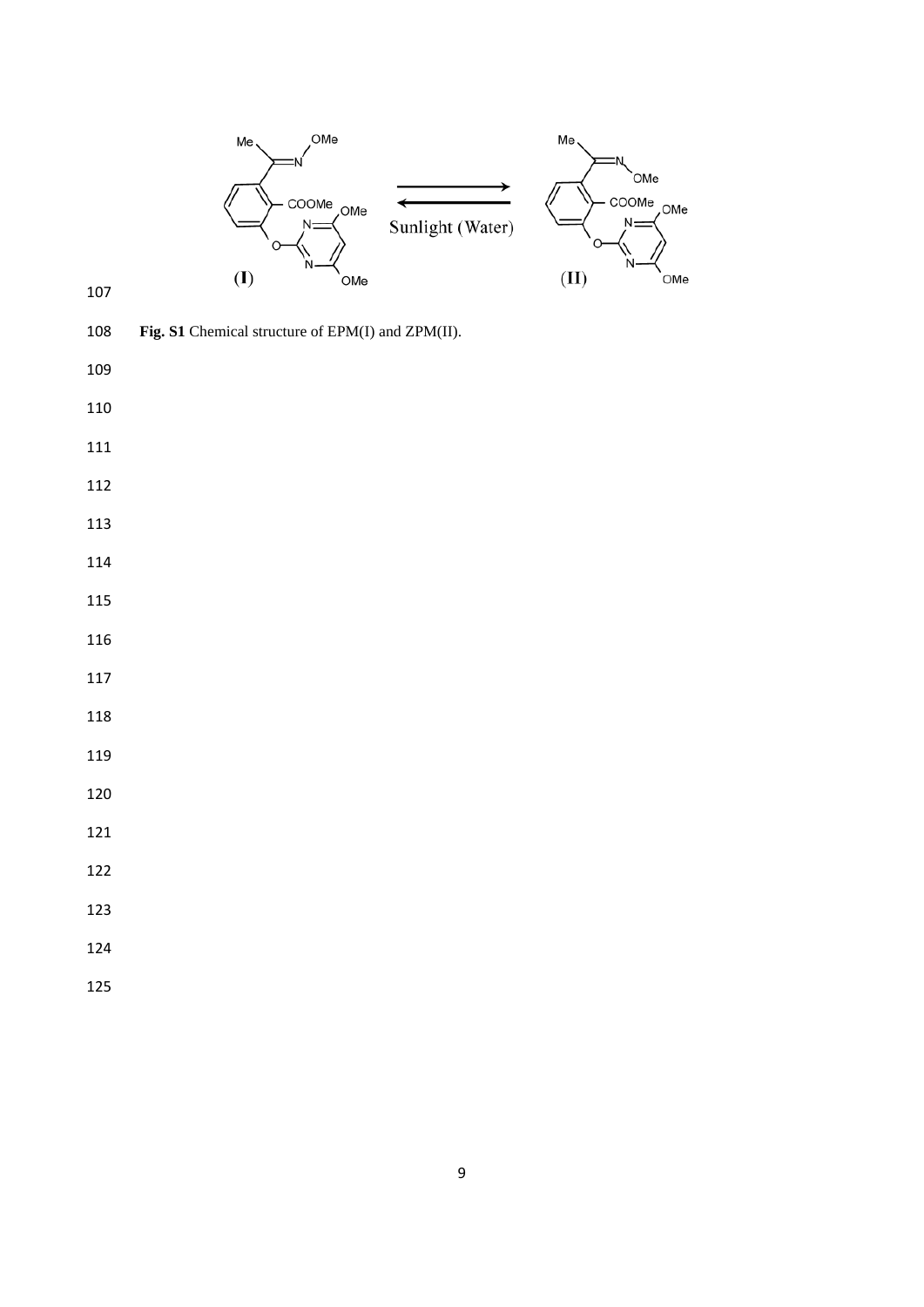

130 **Fig. S2** The selective ion chromatograms of EPM spiked at 0 and 0.1 mg kg<sup>-1</sup>(A: acetonitrile; B: paddy 131 water; C: S1; D: S2; E: S3; F: S4; G: S5) (S1 to S5 are defined in Table 1)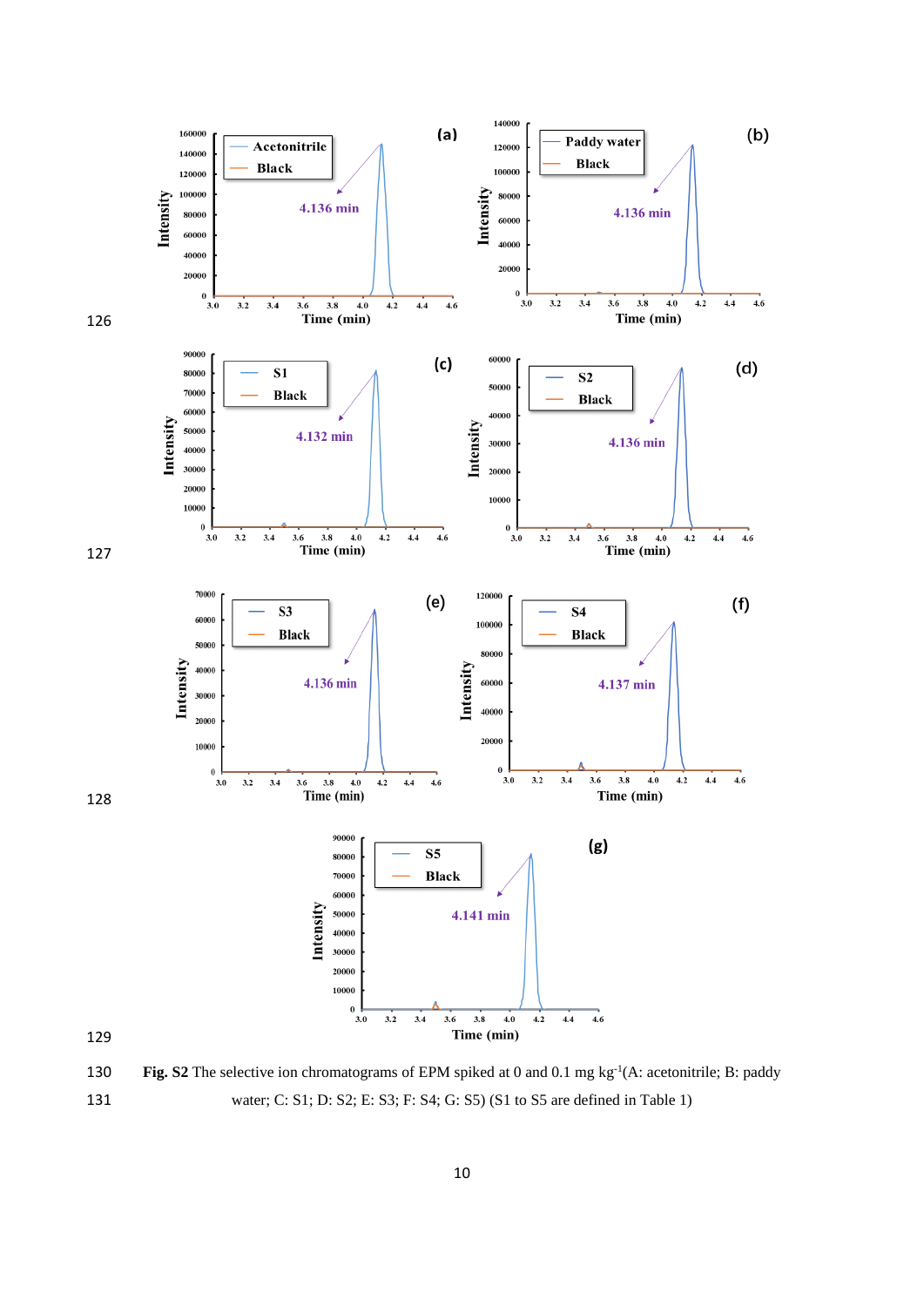

**Fig. S3** Recovery of EPM in S1 sample spiked at levels of 0.005(a), 0.01(b), and 0.1(c) mg kg<sup>-1</sup> (n=5)